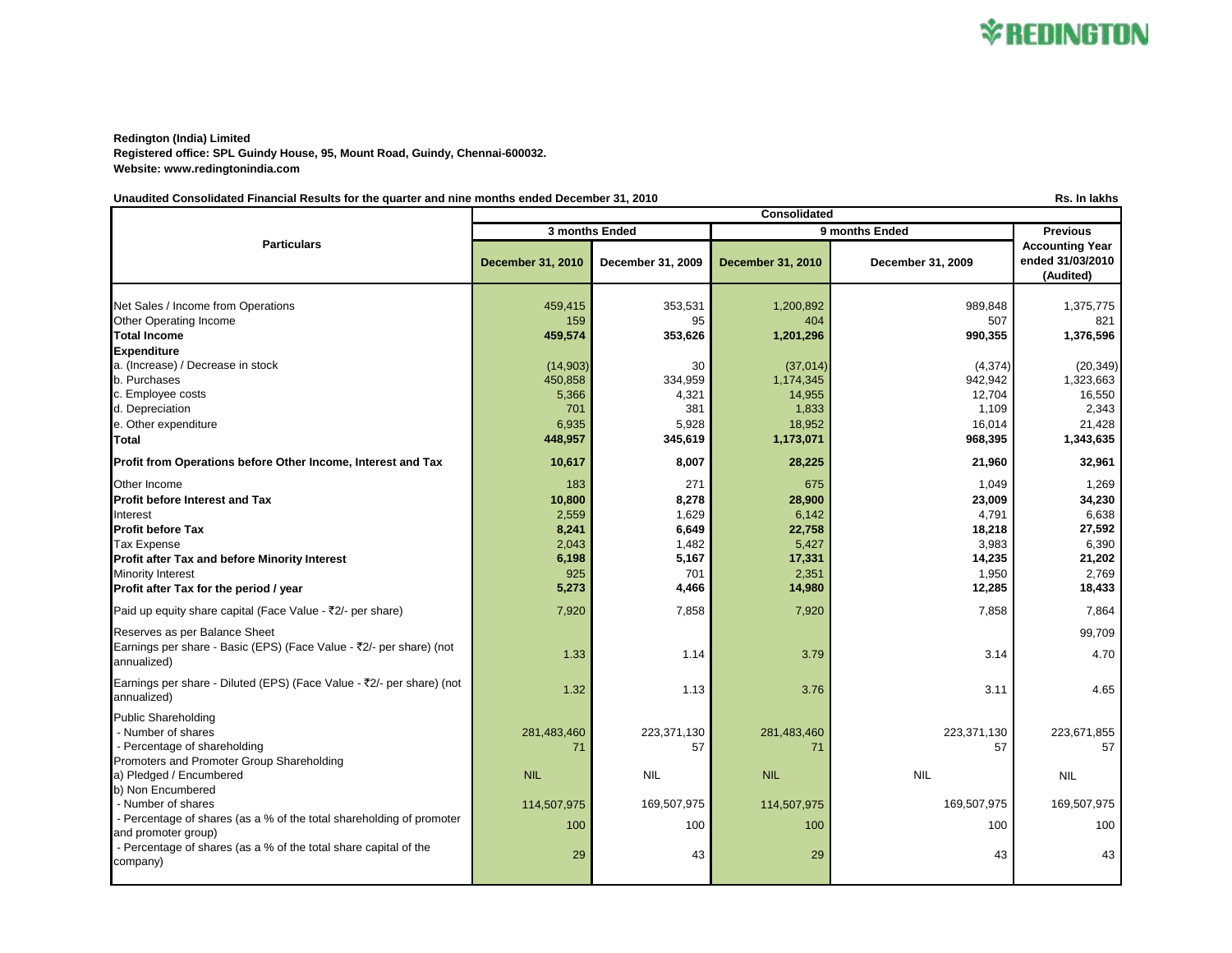## *\*REDINGTON*

## Unaudited Standalone Financial Results for the quarter and nine months ended December 31, 2010

|                                                                       | <b>Standalone</b>        |                   |                          |                   |                        |
|-----------------------------------------------------------------------|--------------------------|-------------------|--------------------------|-------------------|------------------------|
| <b>Particulars</b>                                                    | 3 months Ended           |                   | 9 months Ended           |                   | <b>Accounting Year</b> |
|                                                                       | <b>December 31, 2010</b> | December 31, 2009 | <b>December 31, 2010</b> | December 31, 2009 | ended 31/03/2010       |
| Net Sales / Income from Operations                                    | 214,944                  | 154,553           | 593,661                  | 456,045           | 644,962                |
| Other Operating Income                                                | 122                      | 87                | 365                      | 465               | 708                    |
| <b>Total Income</b>                                                   | 215,066                  | 154,640           | 594,026                  | 456,510           | 645,670                |
| <b>Expenditure</b>                                                    |                          |                   |                          |                   |                        |
| a. (Increase) / Decrease in stock                                     | 8,491                    | 945               | (7, 219)                 | (6, 853)          | (14, 897)              |
| b. Purchases                                                          | 195,061                  | 144,666           | 569,467                  | 438,096           | 623,423                |
| c. Employee costs                                                     | 1,981                    | 2,114             | 6,438                    | 6,117             | 7,978                  |
| d. Depreciation                                                       | 394                      | 144               | 1,133                    | 438               | 1,541                  |
| e. Other expenditure                                                  | 3,573                    | 2,364             | 9,267                    | 6,750             | 9,324                  |
| Total                                                                 | 209,501                  | 150,233           | 579,086                  | 444,548           | 627,369                |
| Profit from Operations before Other Income, Interest and Tax          | 5,565                    | 4,407             | 14,940                   | 11,962            | 18,301                 |
| Other Income                                                          |                          | 90                | 620                      | 265               | 319                    |
| <b>Profit before Interest and Tax</b>                                 | 5,566                    | 4,497             | 15,560                   | 12,227            | 18,620                 |
| Interest                                                              | 1.169                    | 854               | 2,927                    | 2,491             | 3,304                  |
| <b>Profit before Tax</b>                                              | 4,397                    | 3,643             | 12,633                   | 9,736             | 15,316                 |
| <b>Tax Expense</b>                                                    | 1,448                    | 1,242             | 4,162                    | 3,324             | 5,370                  |
| Profit after Tax and before Minority Interest                         | 2,949                    | 2,401             | 8,471                    | 6,412             | 9,946                  |
| <b>Minority Interest</b>                                              |                          |                   |                          |                   |                        |
| Profit after Tax for the period / year                                | 2,949                    | 2,401             | 8,471                    | 6,412             | 9,946                  |
| Paid up equity share capital (Face Value - ₹2/- per share)            | 7,920                    | 7,853             | 7,920                    | 7,858             | 7,864                  |
| Reserves as per Balance Sheet                                         |                          |                   |                          |                   | 59,734                 |
| Earnings per share - Basic (EPS) (Face Value - ₹2/- per share) (not   |                          |                   |                          |                   |                        |
| annualized)                                                           | 0.75                     | 0.61              | 2.14                     | 1.64              | 2.54                   |
| Earnings per share - Diluted (EPS) (Face Value - ₹2/- per share) (not |                          |                   |                          |                   |                        |
| annualized)                                                           | 0.74                     | 0.61              | 2.13                     | 1.62              | 2.51                   |
| <b>Public Shareholding</b>                                            |                          |                   |                          |                   |                        |
| - Number of shares                                                    | 281,483,460              | 223,371,130       | 281,483,460              | 223,371,130       | 223,671,855            |
| - Percentage of shareholding                                          | 71                       | 57                | 71                       | 57                | 57                     |
| Promoters and Promoter Group Shareholding                             |                          |                   |                          |                   |                        |
| a) Pledged / Encumbered                                               | <b>NIL</b>               | <b>NIL</b>        | <b>NIL</b>               | <b>NIL</b>        | <b>NIL</b>             |
| b) Non Encumbered                                                     |                          |                   |                          |                   |                        |
| - Number of shares                                                    | 114,507,975              | 169,507,975       | 114,507,975              | 169,507,975       | 169,507,975            |
| - Percentage of shares (as a % of the total shareholding of promoter  |                          |                   |                          |                   |                        |
| and promoter group)                                                   | 100                      | 100               | 100                      | 100               | 100                    |
| - Percentage of shares (as a % of the total share capital of the      |                          |                   |                          |                   |                        |
| company)                                                              | 29                       | 43                | 29                       | 43                | 43                     |
|                                                                       |                          |                   |                          |                   |                        |